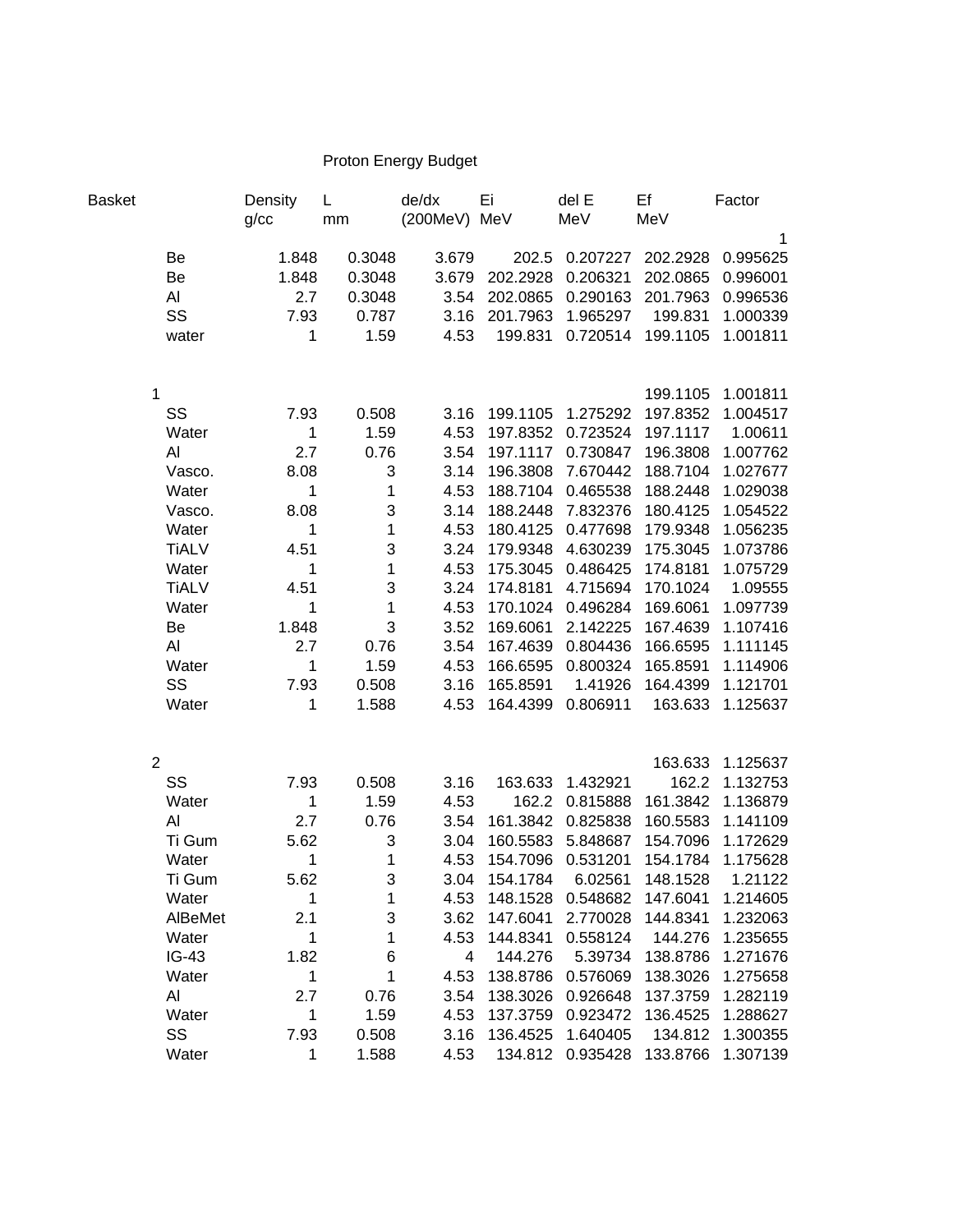| 3 |        |      |       |      |          |          | 133.8766 | 1.307139 |
|---|--------|------|-------|------|----------|----------|----------|----------|
|   | SS     | 7.93 | 0.508 | 3.16 | 133.8766 | 1.663971 | 132.2127 | 1.31938  |
|   | Water  |      | 1.59  | 4.53 | 132.2127 | 0.95031  | 131.2623 | 1.32647  |
|   | Al     | 2.7  | 0.76  | 3.54 | 131.2623 | 0.963558 | 130.2988 | 1.333733 |
|   | CC-XYZ | 2.1  | 6     | 4    | 130.2988 | 6.722013 | 123.5768 | 1.386467 |
|   | Water  | 1    | 1     | 4.53 | 123.5768 | 0.628069 | 122.9487 | 1.391579 |
|   | CC-UV  | 2.1  | 6     | 4    | 122.9487 | 7.013557 | 115.9351 | 1.450806 |
|   | Water  | 1    | 2.75  | 4.53 | 115.9351 | 1.807341 | 114.1278 | 1.466706 |
|   | AI     | 2.7  | 3.25  | 3.54 | 114.1278 | 4.556101 | 109.5717 | 1.507948 |
|   | Al     | 2.7  | 0.76  | 3.54 | 109.5717 | 1.095385 | 108.4763 | 1.518111 |
|   | Water  |      | 1.59  | 4.53 | 108.4763 | 1.09345  | 107.3829 | 1.528352 |
|   | SS     | 7.93 | 0.508 | 3.16 | 107.3829 | 1.945572 | 105.4373 | 1.54681  |
|   | Water  | 1    | 1.588 | 4.53 | 105.4373 | 1.112719 | 104.3246 | 1.557502 |
|   |        |      |       |      |          |          |          |          |